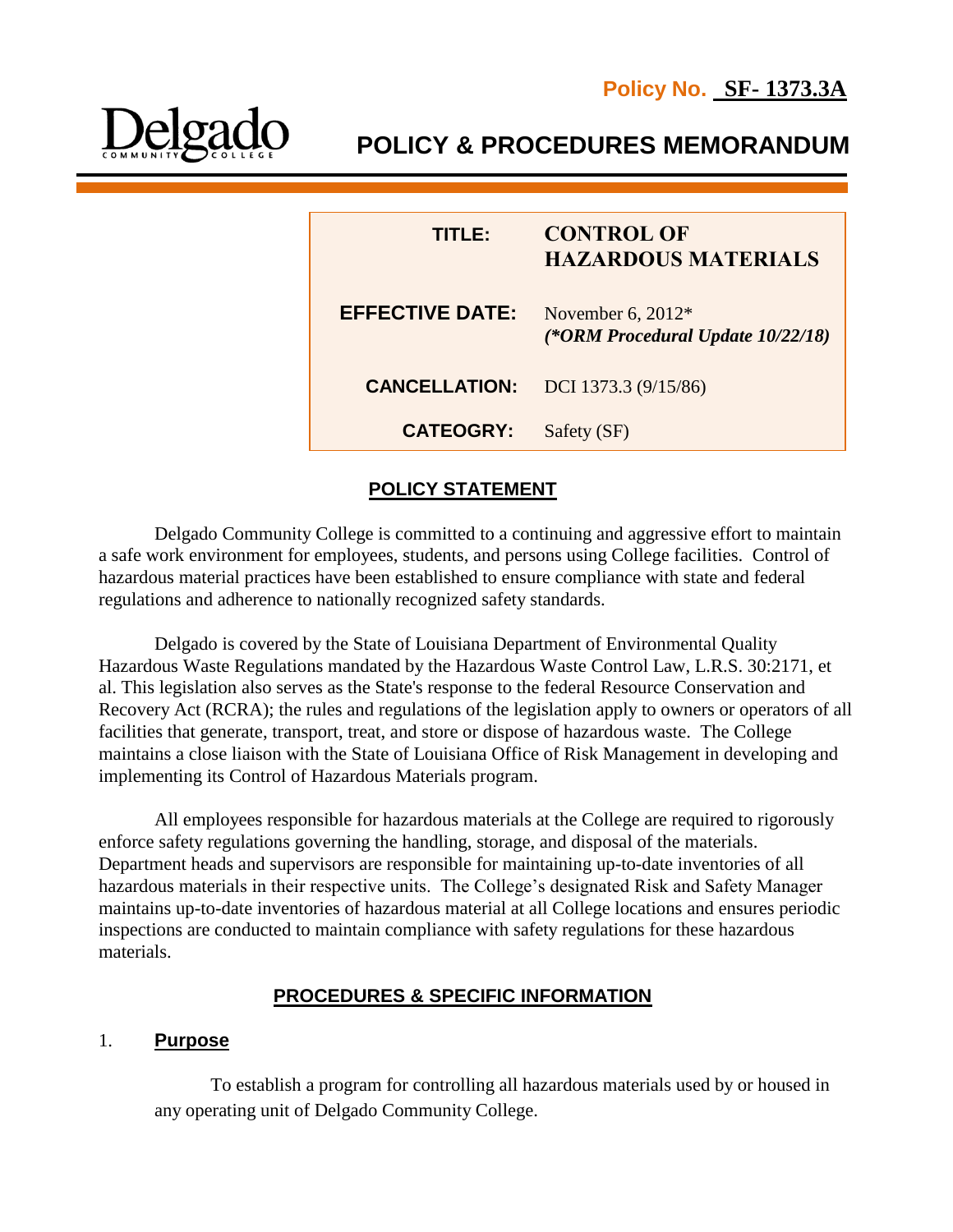### 2. **Scope and Applicability**

This policy and procedures memorandum applies to all College operating units and to all employees, students and visitors of the Delgado Community College.

#### 3. **Definitions**

As used in this instruction, the following definitions apply.

*Chemical* - any element, chemical compound, or mixture of elements and/or compounds.

*Container* - any bag, barrel, bottle, box, can cylinder, drum, storage tank, or the like that contains a hazardous material.

*Distributor* - the company that supplies hazardous chemicals to the College.

*Explosive* - a chemical that causes a sudden, almost instantaneous release of pressure, gas, and heat when subjected to sudden shock, pressure, or high temperature.

*Facility* - the physical premises at which hazardous materials are used or stored.

*Hazardous Material* - Any biological agent, disease-causing or other agent which after release into the environment and upon exposure, ingestion, inhalation, or assimilation into any person...will or may reasonably be anticipated to cause death, disease, behavioral abnormalities, cancer, genetic mutation, physiological malfunctions...or physiological deformations in such persons or their offspring (OSHA 1910 Standards).

*Label* - any written, printed, or graphic material displayed on or affixed to containers of hazardous chemicals.

*Identity* - any chemical or common name which is indicated on the material safety data sheet (SDS for the chemical. The identity permits cross-referencing among the required list of hazardous chemicals, the label, and the SDS.

*Safety Data Sheet (SDS)* - written or printed material concerning a hazardous material. An SDS must be prepared in a manner that provides basic chemical identity, health, safety, and emergency response information, and is usually prepared in accordance with the OSHA Hazard Communication Standard or the U.S. Coast Guard Chemical Hazard Response Information System (CHRIS). [Delgado Safety Data Sheets a](https://msdsmanagement.msdsonline.com/4f356301-a9a6-4c8a-8224-d50f4ff4f394/ebinder/?nas=True)re published on the [Office of](http://www.dcc.edu/administration/offices/facilities/safety-risk-management/default.aspx)  [Safety and Risk Management w](http://www.dcc.edu/administration/offices/facilities/safety-risk-management/default.aspx)ebpage.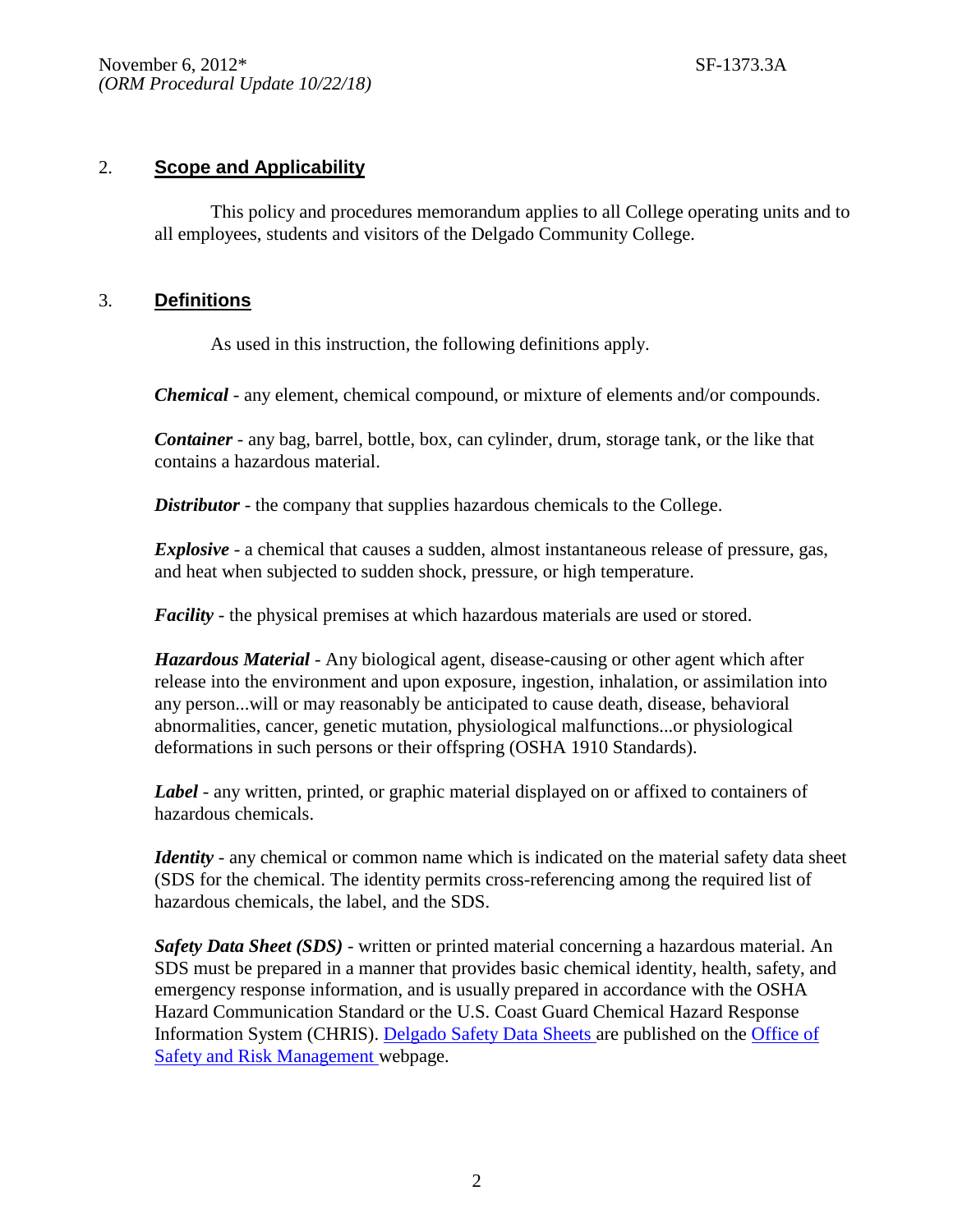## 4. **Background**

Delgado's hazardous material program is a component of the College's [Comprehensive Safety Program.](http://docushare3.dcc.edu/docushare/dsweb/Get/Document-3529/1370-2.pdf) It is designed to achieve closer control over all hazardous materials used and stored on Delgado facilities. The objective of the hazardous material inventory is to accumulate information on all hazardous materials on campus and to ensure proper safety regulations and SDS information are available to all employees and students using them.

## 5. **Hazardous Material Survey Reporting**

## A. **Categories of Hazardous Material**

For reporting purposes, hazardous material will be classified according to the following two categories.

- (1) Hazardous material on hand but no longer used or needed; or
- (2) Hazardous material needed for instructional purposes, custodial or general operational needs.

If an operating unit has hazardous substances that fall under both categories, two Hazardous Materials Survey Reports will be submitted annually to the College's Risk and Safety Manager—one for each category.

## B. **Report of Hazardous Material**

All hazardous material, regardless of amount, type, use, or age, must be inventoried and reported on the [Hazardous Material Survey Form, Form 1373/001](http://docushare3.dcc.edu/docushare/dsweb/Get/Document-4859) (Attachment A). The supervisor of each operating unit will make an exhaustive search of his/her area to ensure all hazardous materials are reported. If any unidentified substance or material is discovered during this inventory, the supervisor will contact the Risk and Safety Manager for assistance in identifying the material and for handling and disposition instructions.

## C. **Timetable for Submitting Reports**

Supervisors will submit the initial inventory of hazardous material to the Risk and Safety Manager the first week in November of each year. Additions, deletions, and changes to this list will be made as they occur.

The following information will be furnished for each hazardous material:

(1) **Identity of the Hazardous Material** (See definition of "Identity" above.)

## (2) **Usage/Disposition**

Explain operation or instructional lab that requires use of the hazardous material. If chemical is no longer required, use this column to explain what disposition is being made of the chemical.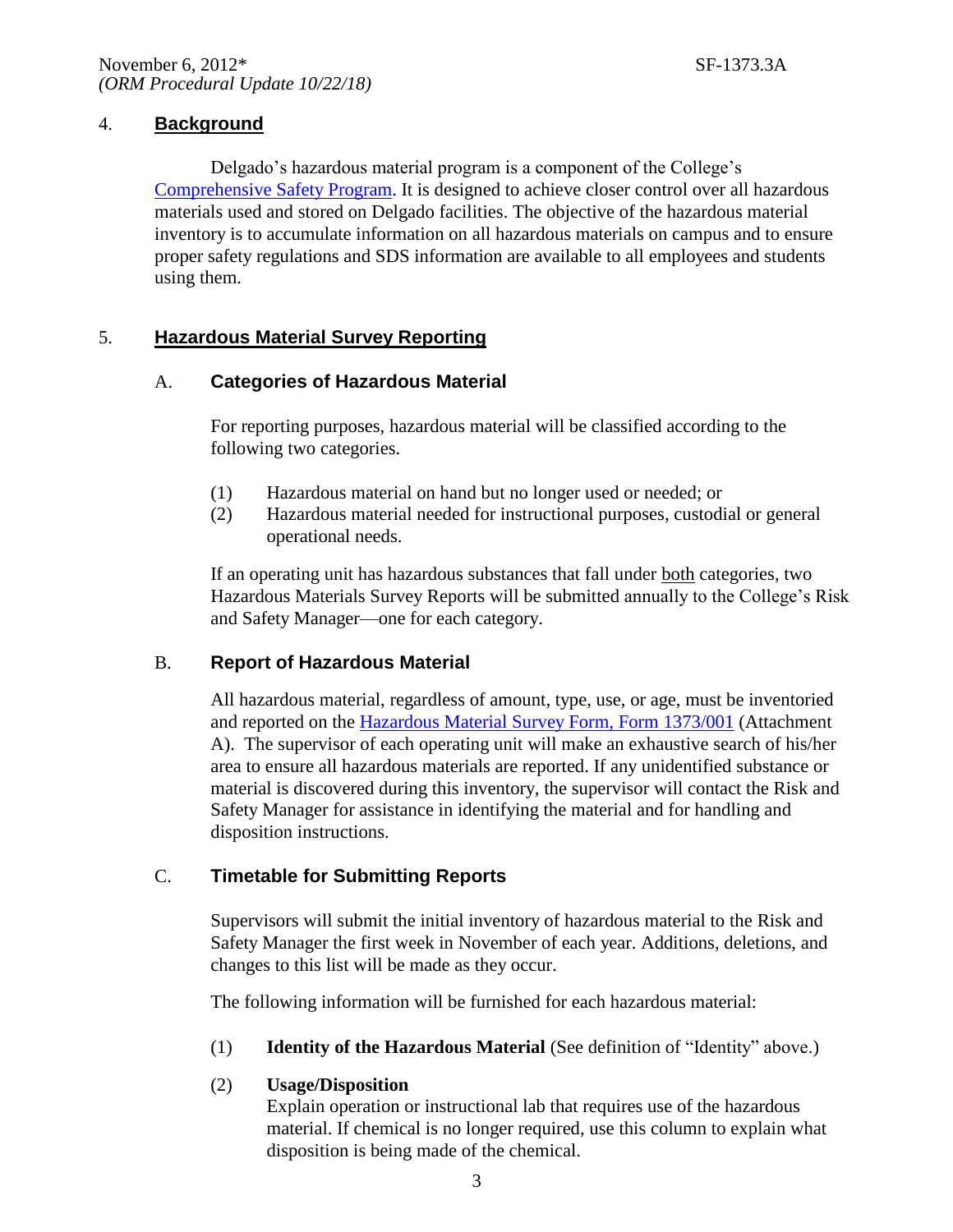(3) **Container/Storage Location** (See definition of "Container" above.) Indicate where stored—building, room number, exact location; i.e., cabinet, shelf, etc.

#### (4) **Inventory Range** Indicate greatest amount and lowest level of material stored.

# (5) **Distributor** Provide name and address of company supplying the material to the College.

(6) SDS **Location** (See definition of "SDS" above.) Indicate where SDS Sheets are kept. They must be readily available to personnel using material. If SDS information is not available, the personnel using the material must contact Delgado's Risk and Safety Manager.

# 6. **Training**

Campus/site-specific hazardous materials training is presented annually by Department Heads/Supervisors to affected employees, or when changes in operations warrant. All faculty, staff and students who may come into contact with hazardous chemicals **must** be trained in safe handling procedures, health and safety hazards, labeling, SDS, and personal protective equipment.

## A. **Contents of Training**

Employees **must** be trained on and informed of:

- (1) Requirements of the OSHA Hazard Communication Standard;
- (2) Any operations in the work area where hazardous substances are present;
- (3) Methods that may be used to detect the presence of a chemical or material by visual appearance, odor, and irritation (skin, headaches, coughing);
- (4) Location and availability of the written campus/site-specific hazardous materials training resources including lists of hazardous substances and SDS information;
- (5) Methods and observations that may be used to detect the presence or release or a hazardous substance in the work area;
- (6) Physical and health hazards of the substances in the work area, and the measures employees can take to protect themselves from these hazards (i.e. appropriate work practices, emergency procedures and personal protective equipment, work practices, respiratory equipment, eye protection, other personal protective equipment, special training, etc.);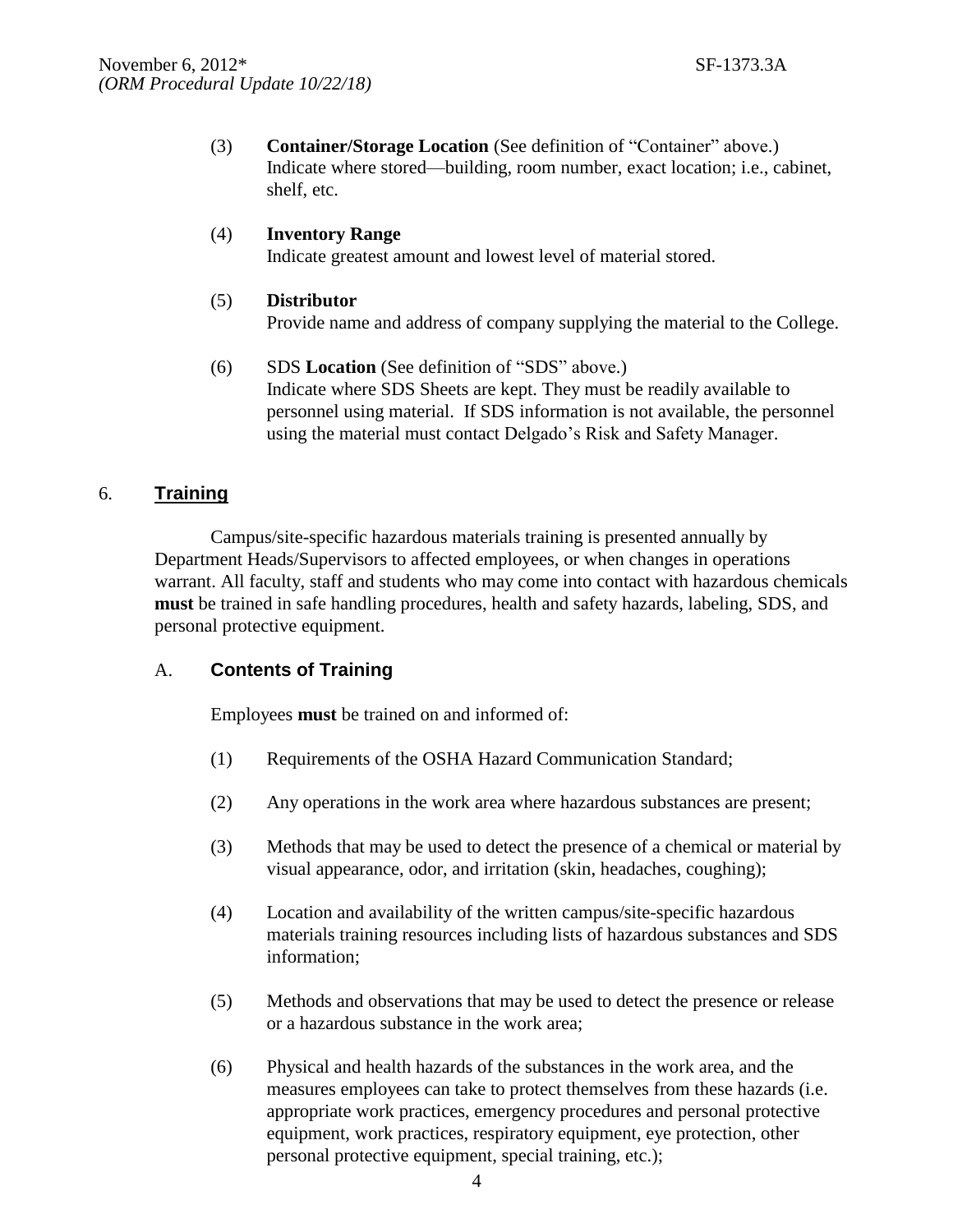- (7) Measures used to protect the employee (engineering design, barriers, ventilation, operating procedures, special training, etc.);
- (8) Details of the College's Control of Hazardous Materials policy;
- (9) The right to personally receive information regarding hazardous substances to which they may be exposed.

# B. **Frequency of Training**

Employees **must** be trained on hazardous substances in their work area:|

- (1) Upon initial assignment and annually from then on; and
- (2) Whenever a new hazard is introduced into the work area.

# C. **Recordkeeping of Training**

Training records **must** be maintained by the Supervisor for at least one year.

## 7. **Personal Protective Equipment (PPE)**

This section applies to employees, students, or visitors on campus determined to be in need of personal protective equipment by virtue of their exposure to hazards in the working, teaching, or research environment.

## A. **Selection**

The selection of appropriate protective gear is based on the hazards anticipated or recognized. Complete protection calls for assembling a set of gear including respirator, hardhat, safety glasses or faceshield (preferably both), body covering (coveralls, pants and jacket), gloves and safety boots/shoes (steel toe and shank). Omitting one item may compromise the individual's safety.

Some pieces of protective equipment, such as hardhats and boots, have specific standards for manufacture and only those items meeting these standards should be used. However, there are no such standards for chemical protective clothing. Selections must be based upon judgment.

In selecting the protective material, the following should be considered:

*Chemical Resistance -* when clothing contacts a hazardous material, it must maintain its structural integrity and protective qualities.

*Strength -* which is based on resistance to tears, punctures, and abrasions, as well as tensile strength.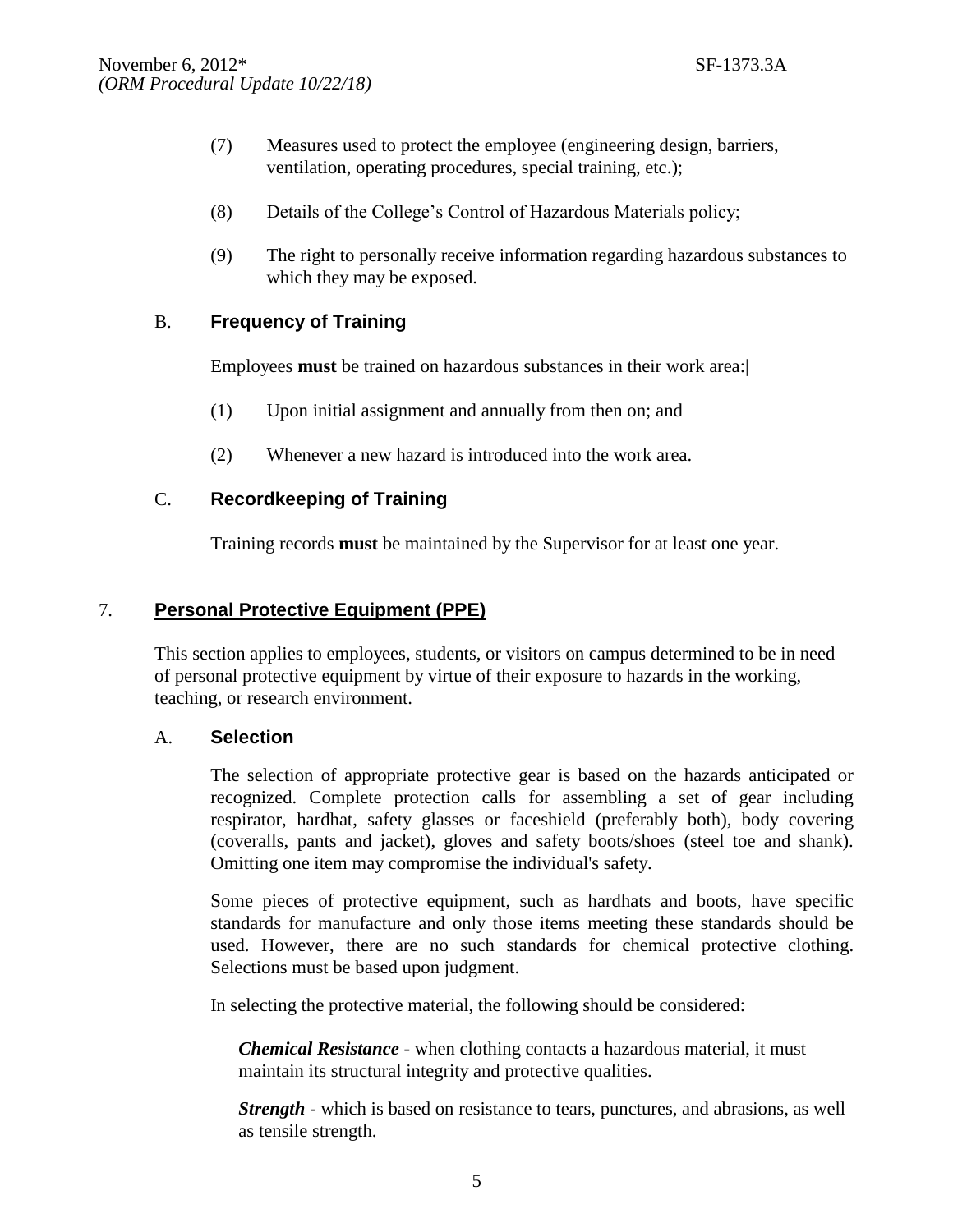*Flexibility* **-** clothing easy to move in and work in. Flexibility is especially important in glove materials.

*Thermal limits* affect the ability of clothing to maintain its protective capacity in temperature extremes. Thermal limits also affect mobility in cold weather and transfer of heat to the wearer in hot weather.

*Cleanbility* **-** difficult and expensive if protective clothing is not cleanable. Some materials are nearly impossible to clean adequately under any circumstances. Disposable clothing is sometimes used.

*Lifespan* - which is the ability to resist aging, especially in severe conditions over time. This should be balanced against the initial cost of the garment.

## B. **Benefits and Limitations**

It is widely recognized that the risk of exposure should be addressed through administrative and engineering controls, work practices and training. It is equally recognized that these controls may not prove to be adequate in situations where the risk could not be completely minimized, or in the event of an unplanned exposure. Therefore, the use of personal protective equipment (PPE) becomes the last line of defense against exposure.

The **benefits** gained by wearing PPE are:

- possible prevention of exposure,
- potentially minimizing the risk should an exposure occur, and
- compliments to existing controls that enhance personal protection.

The **limitations** associated with PPE are:

- PPE only protects the individual wearing it, not anyone else in the workplace;
- The discrepancy between theoretical and actual levels of protection provided exists (the latter is difficult to assess);
- PPE is only effective if correctly selected, fitted, used, and cared for, and the individual is trained; and
- The choice of PPE may compromise mobility, visibility, communication, etc.

When considering the appropriate type of PPE, it is important to identify and assess all the types of risk one will be exposed to, what risks can be mitigated through other control mechanism, and any detrimental impact associated with the selection of the PPE.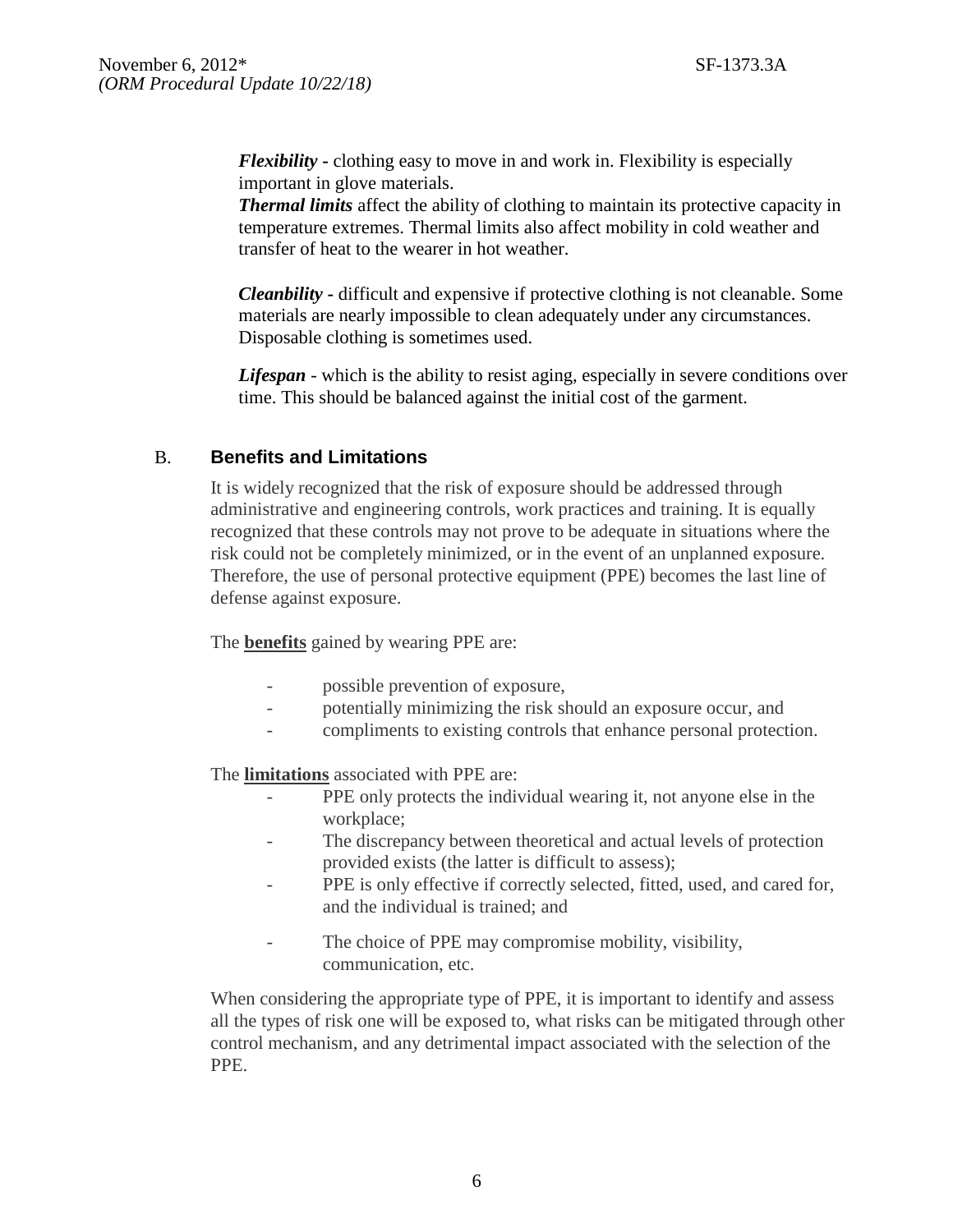## C. **Donning/Removing PPE**

When *donning* equipment, user must:

- 1. Identify hazardous, manage risk and gather necessary PPE;
- 2. Plan where to don equipment; and
- 3. Determine if other personnel or a mirror is available to ensure no areas are exposed.

When *removing* equipment, user must:

- 1. Avoid contamination of self, others and the environment;
- 2. If wearing gloves and gown, peel off gown and gloves and roll inside out for disposal;
- 3. Perform hand hygiene;
- 4. If wearing face shield, mask, or goggles, remove from behind; and
- 5. Perform hand hygiene.

## D. **PPE Inspection**

Pertaining to Coats, Pants, Helmets, Gloves, Hoods, Footwear, the following inspection categories apply as applicable:

- Evaluation of fit
- Soiling
- Contamination from hazardous materials or biological agents
- Rips, tears and cuts
- Damaged or missing hardware
- Thermal damage such as charring, burn holes, or melting in any layer
- Damaged or missing reflective trim
- Moisture barrier integrity- Rips, discoloration, thermal damage
- Loss or shifting of liner material
- Broken or missing stitches
- Material integrity: UV, chemical degradation
- Wristlets: elasticity, stretching, cuts, thermal damage
- Reflective trim: attached, reflectivity, damage
- Label integrity, legibility
- Hook and Loop functionality
- Liner attachment systems
- Closure system functionality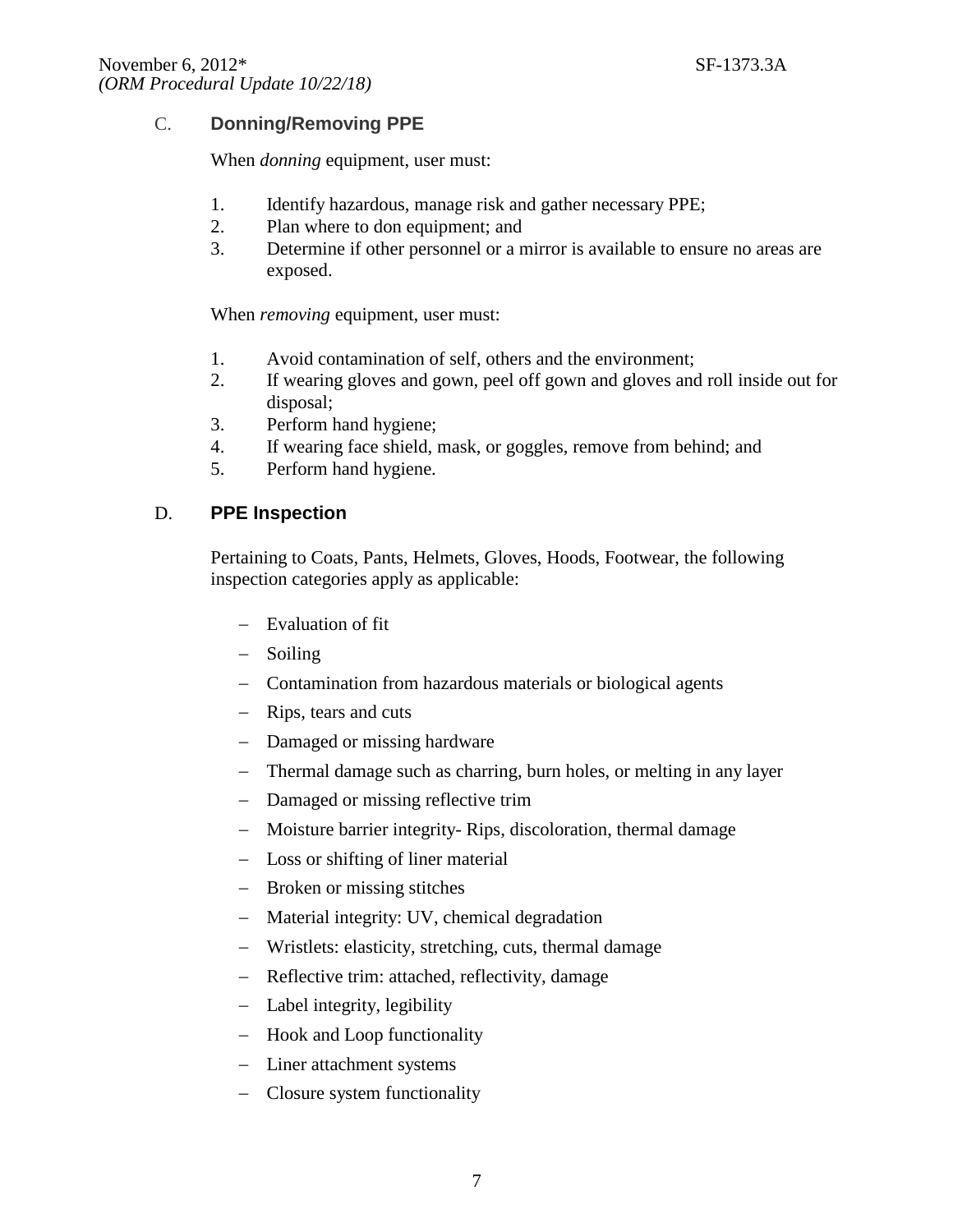# E. **Disposing of PPE**

PPE such as gloves, aprons and masks are single use items and should be disposed of after each procedure or activity to prevent cross-transmission of micro-organisms. When these items are worn primarily to protect the wearer, the importance of their prompt removal between tasks on the same client or between clients can easily be overlooked and give rise to the possibility of contamination.

All PPE must be removed before leaving the area and disposed of in designated waste bend and any body fluids that have inadvertently contaminated the skin washed off immediately. PPE should not replace other infection prevention and control practices such as hand hygiene.

## F. **Types of Protective Equipment**

Protective equipment, including personal protective equipment for eyes, face, hands and extremities; protective clothing; respirator devices; and protective shields and barriers, are used and maintained in sanitary and reliable condition whenever it is necessary by reason of hazards of process or environment, chemical hazards, radiological hazards, biological hazards, or mechanical irritants encountered in a manner capable of causing injury or impairment in the function of any part of the body through absorption, inhalation, or physical contact (OSHA 1910 Standards).

Under no circumstances will a person knowingly be subjected to a hazardous condition without appropriate personal protective equipment. Persons who are exposed to hazards requiring personal protective equipment must be properly instructed in the use of such equipment by the individual in charge of the activity or his/her designee. It is the responsibility of the individual in charge of an activity to assure that safety practices are adhered to. If those individuals required to wear personal protective equipment fail to do so, they will be subject to disciplinary action.

#### 1. **Eye Protection**

Persons working in or studying occupations such as painting, carpentry, construction, labor, landscape, general maintenance, metal trades, chemistry, other sciences and engineering, or any work/study activity which involves hazards such as flying objects, dust and/or vapors, hot metals, chemicals, or light radiation are required to wear approved safety air/goggles at all times while exposed. Food service personnel must wear approved goggles when there is a possibility of eye injury from caustic materials, hot fat splatters, or associated hazards.

Management level employees, students, or visitors, who make occasional visits to machine, welding, and carpentry shops, boiler rooms, equipment rooms, power houses, construction areas, chemistry labs, or other areas in which eye injury is a possibility must wear approved eyewear.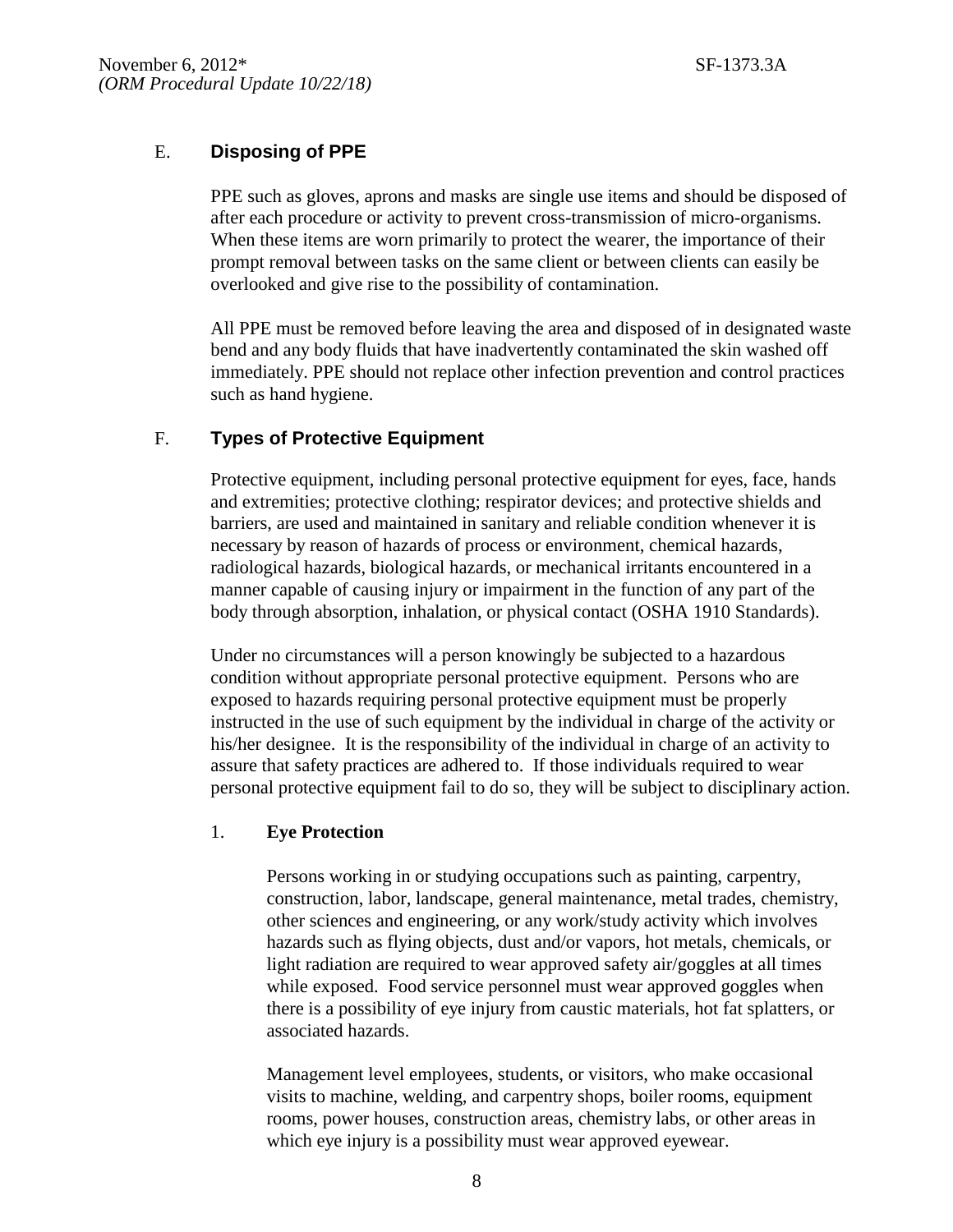## *Prescription Lens Wearers*

If required to wear eye protection, such persons are to wear an approved face shield, goggles that fit over glasses, prescription glasses with protective optical lenses fitted with side shields, or goggles that incorporate prescription lenses.

## *Contact Lens Wearers*

Contact lenses must never be considered as a substitute for eye protection; eye protection is to be worn over them. "Contact lenses, of themselves, do not provide eye protection in the industrial sense and must not be worn in a hazardous environment without appropriate covering safety eyewear.

## 2. **Foot Protection**

For all non-office personnel, "Footwear such as sandals, open-toed shoes, platforms, high heels, cloth-bodied tennis shoes, or sneakers is not considered safe and is prohibited for use as a good work shoe. Well-built safety shoes, leather-bodied shoes, or boots in good condition with low heels and hard soles are to be used."

## 3. **Hand Protection**

Hand protection must be worn by employees when handling hot work, chemicals, electrical, material handling of rough and/or sharp items, doing landscaping work, welding, and "wherever it is necessary by reason of hazards of processes of environmental, chemical hazards, radiological hazards, or mechanical irritants encountered in a manner capable of causing injury or impairment" (OSHA 1910 Standards). Hand protection must not be worn while working on moving machinery such as drill saws, grinders, or other rotating and moving equipment that might catch the hand protection and pull the worker's hand into a hazardous area.

## 4. **Head Protection**

Employees/students in areas such as painting, carpentry, construction, plumbing, labor, landscape, maintenance, metal trade, and any occupations that involve hazards from falling objects and/or overhead must be covered.

## 5. **Hearing Protection**

Hearing protection must be worn by employees/students when noise exposure is above that of the 85dB (action level) when measured on the A-scale of the standard sound level meter at slow response.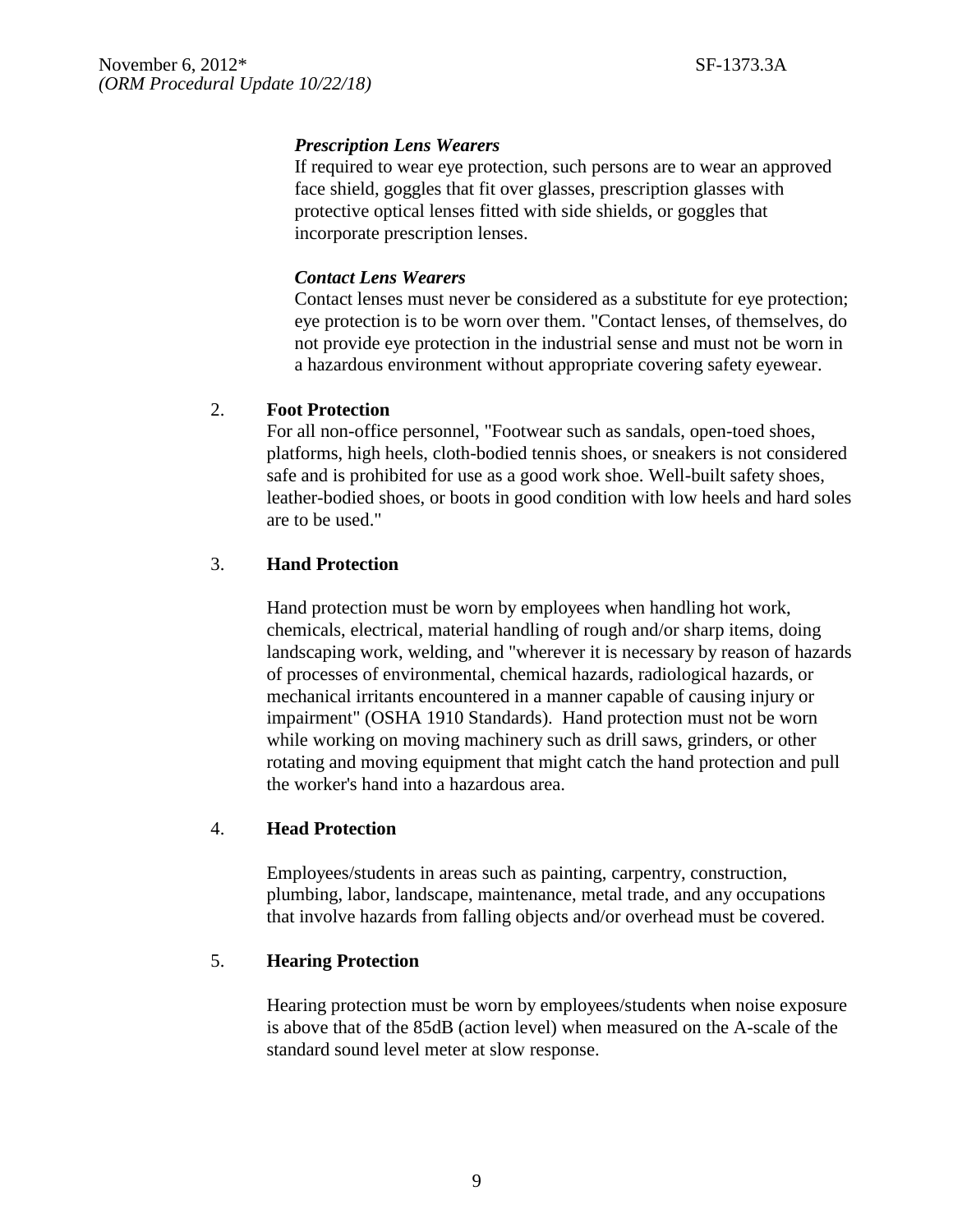### 6. **Protective Clothing**

Protective clothing must be worn by employees/students when the potential of an employee/student being exposed or coming in contact with harmful substance is evident. i.e., chemicals, high heat (radiant), dust, open flame, etc.

#### 8. **Storage of Hazardous Materials**

In order to effectively manage chemicals, a program should be established based on the following three principals:

*Minimize Exposures*. Take the necessary precautions when working with and storing chemicals. As a means of minimizing the potential for exposure, pursue opportunities for product substitution. Also reduce quantities on hand as much as possible.

*Do Not Underestimate Risks*. Ensure that the risk associated with each chemical is assessed, understood and communicated. It is prudent to assume all chemicals are hazardous and handle them accordingly. Retain Safety Data Sheets (SDSs) that are sent to the lab or accompany the shipment.

*Use Proper Control Measures*. Eliminate the hazard through engineering controls, personal protective equipment, and administrative procedures. Ensure that all personnel are properly trained in accordance with regulatory requirements (e.g., Laboratory Standard and MSSM's Chemical Hygiene Plan) so that they can operate safely at their jobs.

The following are key management issues for the storage and handling of hazardous materials including hazardous chemicals, flammable liquids, and compressed gases.

- Materials handling regulations (OSHA 1910 Standards) require aisles and passageways kept clear and in good repair, with no obstructions that could cause hazards.
- "Storage of materials shall not create a hazard" therefore, containers should be placed carefully in tiers that are "stacked, blocked, interlocked and limited in height so that they are stable and secure against sliding or collapse."
- "Storage areas shall be kept free from accumulation of materials that constitute hazards from tripping, fire, explosion or pest harborage."
- SDS contains vital information you need to know before storing or removing a container that holds a hazardous substance.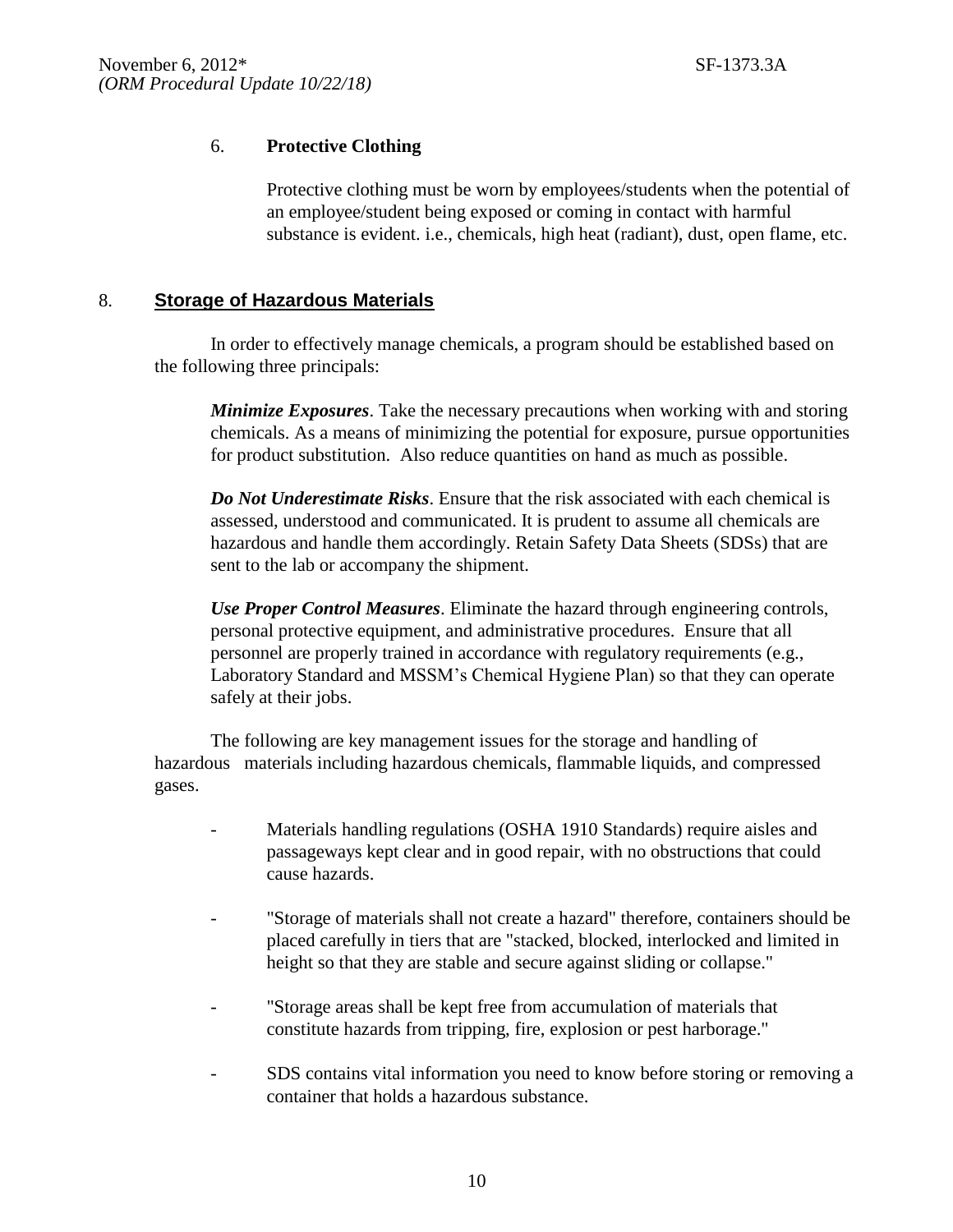## 8. **Disposal of Hazardous Materials**

The College has contracted with an environmental services vendor to pick up and dispose of hazardous materials college-wide twice a year, at the end of fall and spring semesters. One month prior to the date of pickup, each unit/department is required to submit a complete list of all disposable materials to the Risk and Safety Manager, while assembling all hazardous materials in a designated area, at their respective location, for pickup.

The list is forwarded to contracted vendor for processing. Once all materials have been identified and retrieved, the vendor transports the materials for external disposal.

## 9. **Responsibilities**

- A. **Department Heads/Supervisors of Operating Units Using Hazardous Materials** must:
	- (1) Ensure all hazardous material containers are properly labeled.
	- (2) Inventory and maintain an up-to-date list of all hazardous materials in his or her area of responsibility.
	- (3) Certify the types and amounts of hazardous material on hand are required for the intended purpose of operation.
	- (4) Provide safety instructions to employees/students covering proper handling, health considerations, storage, emergency response, and disposition of hazardous materials.
	- (5) Ensure appropriate SDS information is readily available to personnel in the area where hazardous material is used/stored.
	- (6) Ensure that each work area requiring specific personal protective equipment is posted with appropriate warning signs.
	- (7) Ensure appropriate personal protective equipment is available as needed.
- B. The College's designated **Risk and Safety Manager** will:
	- (1) Maintain a complete list of all hazardous materials currently used/stored on campus by location.
	- (2) Provide, as required, safety instructions and procedures for handling and disposing of hazardous materials.
	- (3) Ensure SDS information is readily available at all locations.